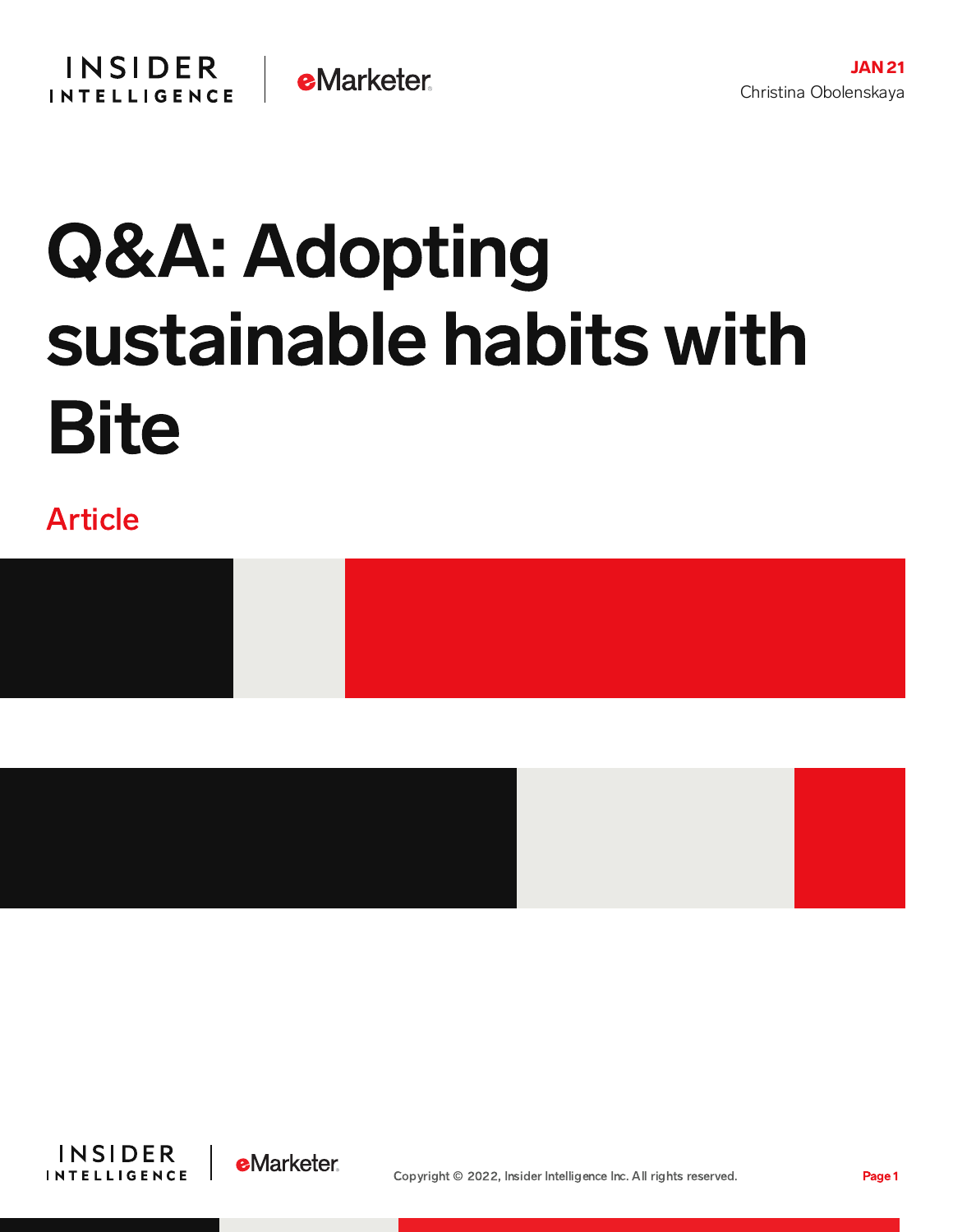# Lindsay McCormick

## Founder and CEO, Bite



Insider Intelligence spoke with Lindsay McCormick, founder and CEO of Bite, a direct-toconsumer (D2C) brand founded to help consumers decrease plastic use in their personal care routines, starting with a plastic-free toothpaste before expanding into other products like deodorant.

Bite focuses on teaching consumers how they can make their daily lives more sustainable, and ways to eliminate plastic containers within personal care routines.

#### Insider Intelligence: Why did you start Bite?

**eMarketer** 

**INSIDER** 

**INTELLIGENCE** 

Lindsay McCormick: I had been working as a TV producer and was on a plane every other week for different shoots, always traveling with only a carry-on. I was going through those little toothpaste tubes and found that I could refill my shampoo, conditioner, and face wash,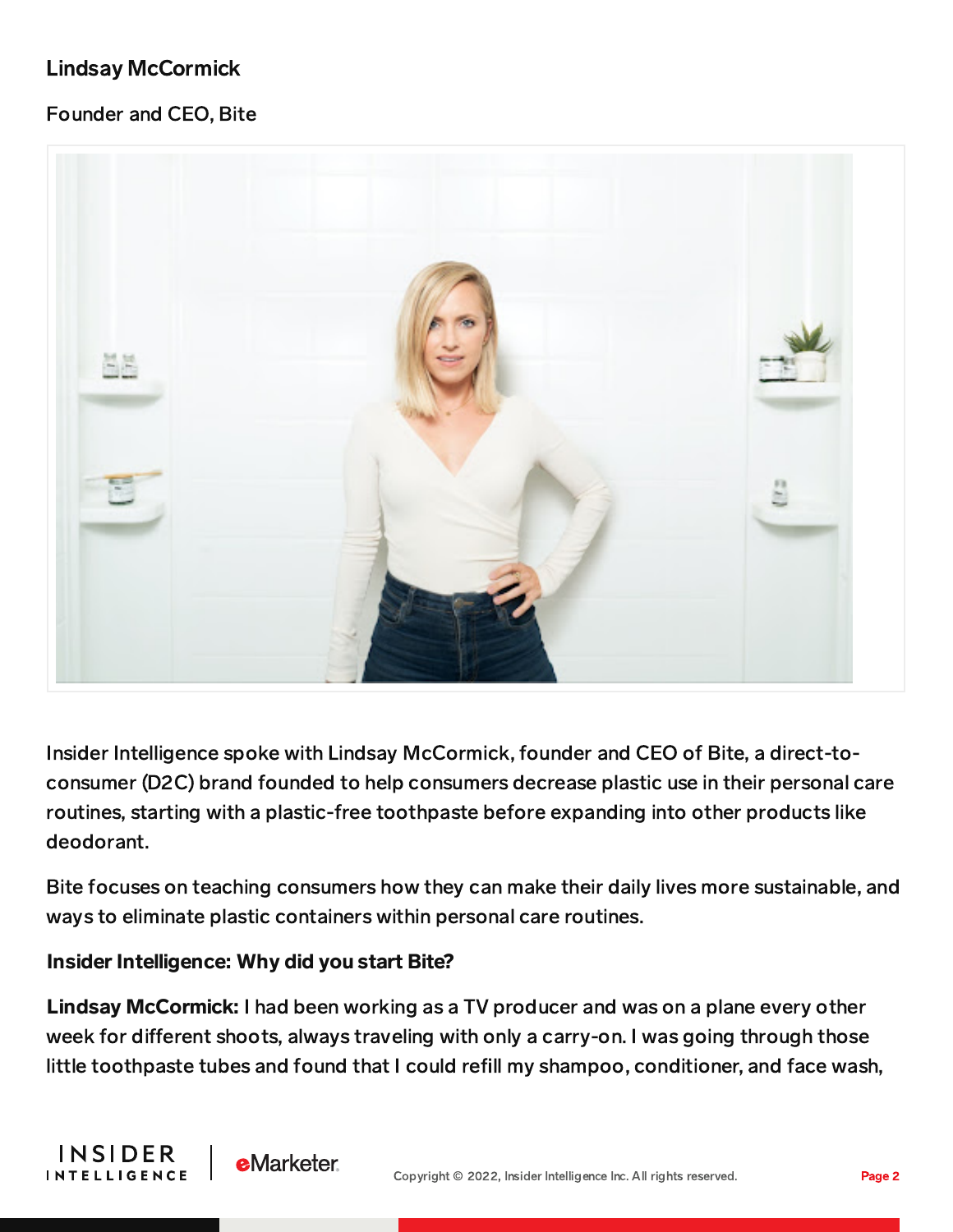but I was constantly throwing out toothpaste tubes. I wanted to find alternatives that weren't packaged in plastic and didn't need to be thrown out every week.

# II: Prior to Bite, you worked as a TV producer and a surf and snowboard instructor. How did that help you start your D2C brand from the ground up?

LM: When I first moved to California, I was a surf and snowboard instructor. From my time working in Malibu and then Big Bear, I started noticing the rapid impacts of climate change. Snowboard instructors who had worked on the mountains for decades noticed irregular patterns in snowfall, and in Malibu, I would notice more plastic washing up on my board.

I then moved out to Los Angeles in the hopes of working in nature documentaries. In TV production, I learned that you have to deliver an end result on time no matter the complications that may arise. This mentality was really helpful in building Bite where no matter what happens, we have to deliver the product to the customer.

Coming from TV, my job was to make really complex things simple and a lot of that translates into Bite. We try to educate our customers by helping them wrap their heads around abstract concepts like climate change through visual storytelling.

# II: Why did you choose to launch a sustainable brand specifically around oral hygiene products?

LM: In 2018, everyone still thought recycling was efficient, and it was before the public started understanding the real plastic problem. For me, I went for oral care products as a way to reduce plastic use in the daily consumer's habits because toothpaste is something we all use every day.

One thing that they always say to avoid in a business is trying to get people to change their habits, but I went into creating this weird product that required people to flip the script on how they have habitually been brushing their teeth their whole lives. A lot of people ended up wanting to change their habits and are looking for alternatives that are better for the environment.

### II: What does sustainability mean to the brand?

LM: It's about understanding that everything we do is so connected, and the things we're using every day end up in our ecosystems and oceans. There will be products where you can't get plastic out, such as medical equipment, but there are places where we can work to get rid of plastic.